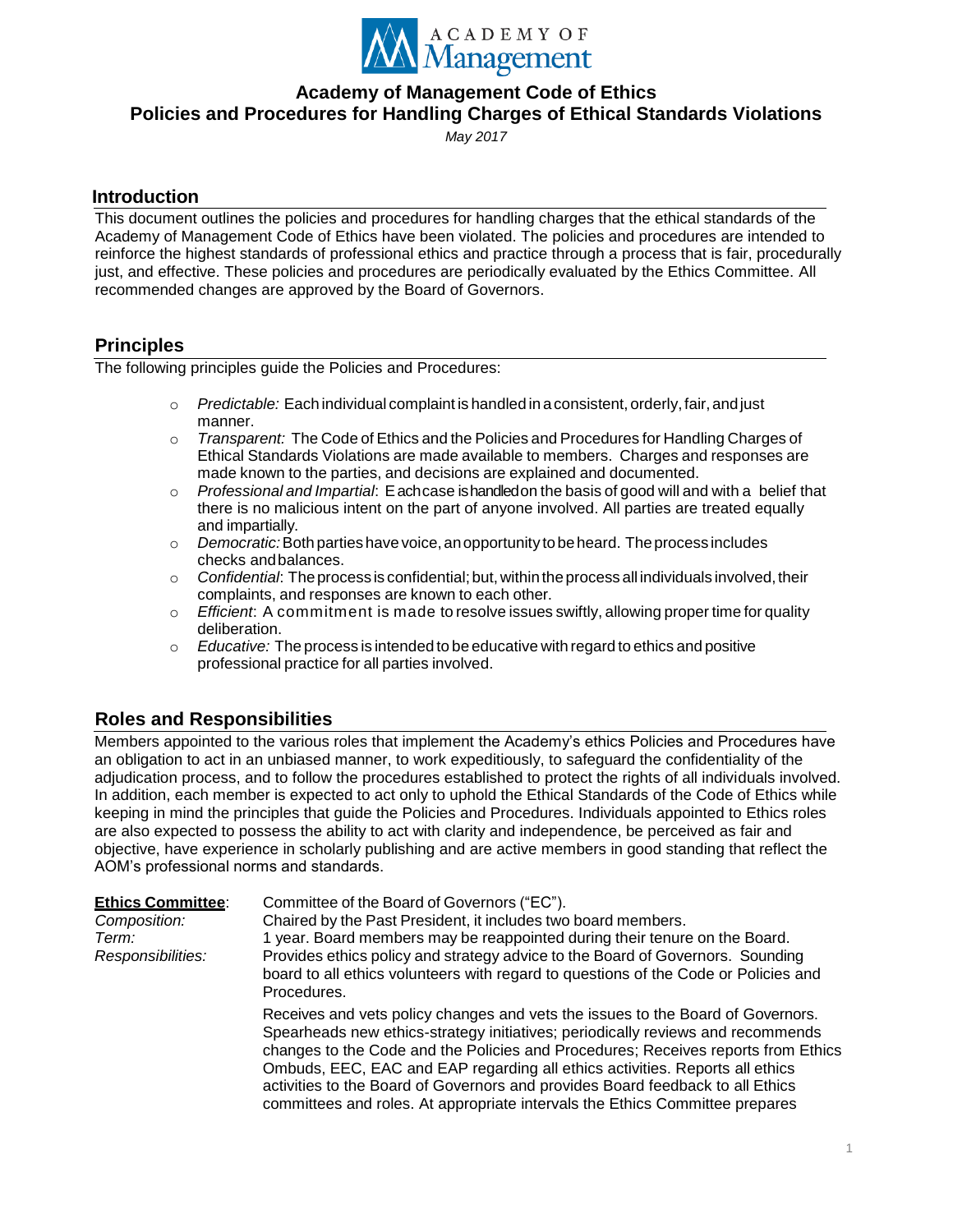

*May 2017*

|                   | summaries of decisions regarding ethical questions and issues for the purpose of<br>educating members and forwards to the Ethics Education Committee for educative<br>purposes. After approval by the Board of Governors, summaries may be published<br>and distributed to the membership when the BOG believes doing so constitutes an<br>opportunity to educate members.                                                                                                                                                                                                                                                                                                                                                                                                                                                                                                                           |
|-------------------|------------------------------------------------------------------------------------------------------------------------------------------------------------------------------------------------------------------------------------------------------------------------------------------------------------------------------------------------------------------------------------------------------------------------------------------------------------------------------------------------------------------------------------------------------------------------------------------------------------------------------------------------------------------------------------------------------------------------------------------------------------------------------------------------------------------------------------------------------------------------------------------------------|
|                   | <b>Ethics Ombuds Committee: Initial Point of Contact for ethics inquiries.</b>                                                                                                                                                                                                                                                                                                                                                                                                                                                                                                                                                                                                                                                                                                                                                                                                                       |
| Composition:      | Chair ("Ombuds") and two at large members (Associate Ombuds) appointed by the Past<br>President.                                                                                                                                                                                                                                                                                                                                                                                                                                                                                                                                                                                                                                                                                                                                                                                                     |
| Term:             | 3 years with each year of service occurring from August to August. Committee<br>members may be reappointed. For retained knowledge, committee member terms<br>should be staggered.                                                                                                                                                                                                                                                                                                                                                                                                                                                                                                                                                                                                                                                                                                                   |
| Responsibilities: | The Ombuds Committee provides expert advice on ethics matters to the AOM. The<br>Chair of the Ombuds Committee serves as an ex-officio member of the Ethics<br>Committee. The Ombuds Committee performs the following responsibilities:<br>mediates disputes among AOM members concerning alleged ethics violations,<br>provides informal counseling ("active listening") and referrals to individuals on ethics<br>issues; educates individuals about the Code of Ethics, Ethical Standards and the<br>Policies and Procedures; receives and processes requests for interpretations of the<br>Code. In select circumstances, and with permission of the complainant, Ombuds<br>Committee members may forward anonymous complaints worthy of investigation to<br>the Past President for possible action (see Operating Procedures & Anonymity).                                                      |
|                   | The Ombuds Committee may provide both mediation and informal counseling to both<br>the Complainant and Respondent, yet makes no decisions for the parties nor<br>judgments on the merits of a complaint. The Ombuds Committee members may:<br>suggest an informal resolution of the ethics dispute among the parties;<br>explain the AOM process for filing complaints;<br>$\bullet$<br>provide forms and materials should a party wish to file a complaint with the<br>EAC;<br>guide non-members and are available for counseling if the need is presented.<br>Additional responsibilities include:<br>notifying the EAC Chair that a complaint may be forthcoming;<br>$\bullet$<br>interfacing with the Executive Officer on the disposition/routing of issues;<br>$\bullet$<br>maintaining Ombuds Committee Annual Reports;<br>$\bullet$<br>providing expert advice on ethics matters to the AOM. |
|                   | $\bullet$                                                                                                                                                                                                                                                                                                                                                                                                                                                                                                                                                                                                                                                                                                                                                                                                                                                                                            |

In a case where the Ombuds is a party related to the complaint, has a relationship with any party in the dispute or is conflicted, he/she shall recuse himself/herself and another Ombuds Committee member will respond to the case.

| <b>Ethics Adiudication Committee:</b> Enforcement body for the Ethical Standards ("EAC"). |                                                                                                                                                                                                                                                                                                                                                       |  |  |
|-------------------------------------------------------------------------------------------|-------------------------------------------------------------------------------------------------------------------------------------------------------------------------------------------------------------------------------------------------------------------------------------------------------------------------------------------------------|--|--|
| Composition:                                                                              | Chair (appointed by the Past President), two at-large members.                                                                                                                                                                                                                                                                                        |  |  |
| Term:                                                                                     | Three years from August to August. Committee members may be reappointed.                                                                                                                                                                                                                                                                              |  |  |
|                                                                                           | For retained knowledge, committee member terms should be staggered.                                                                                                                                                                                                                                                                                   |  |  |
| Responsibilities:                                                                         | The EAC Chair screens inquiries to assess whether the matter meets criteria for filing<br>a complaint. The EAC verifies that the complaint follows requirements or requests<br>that Complainant submits needed materials; notifies Complainant that response has<br>been filed; The EAC also explains adjudication procedures; receives and processes |  |  |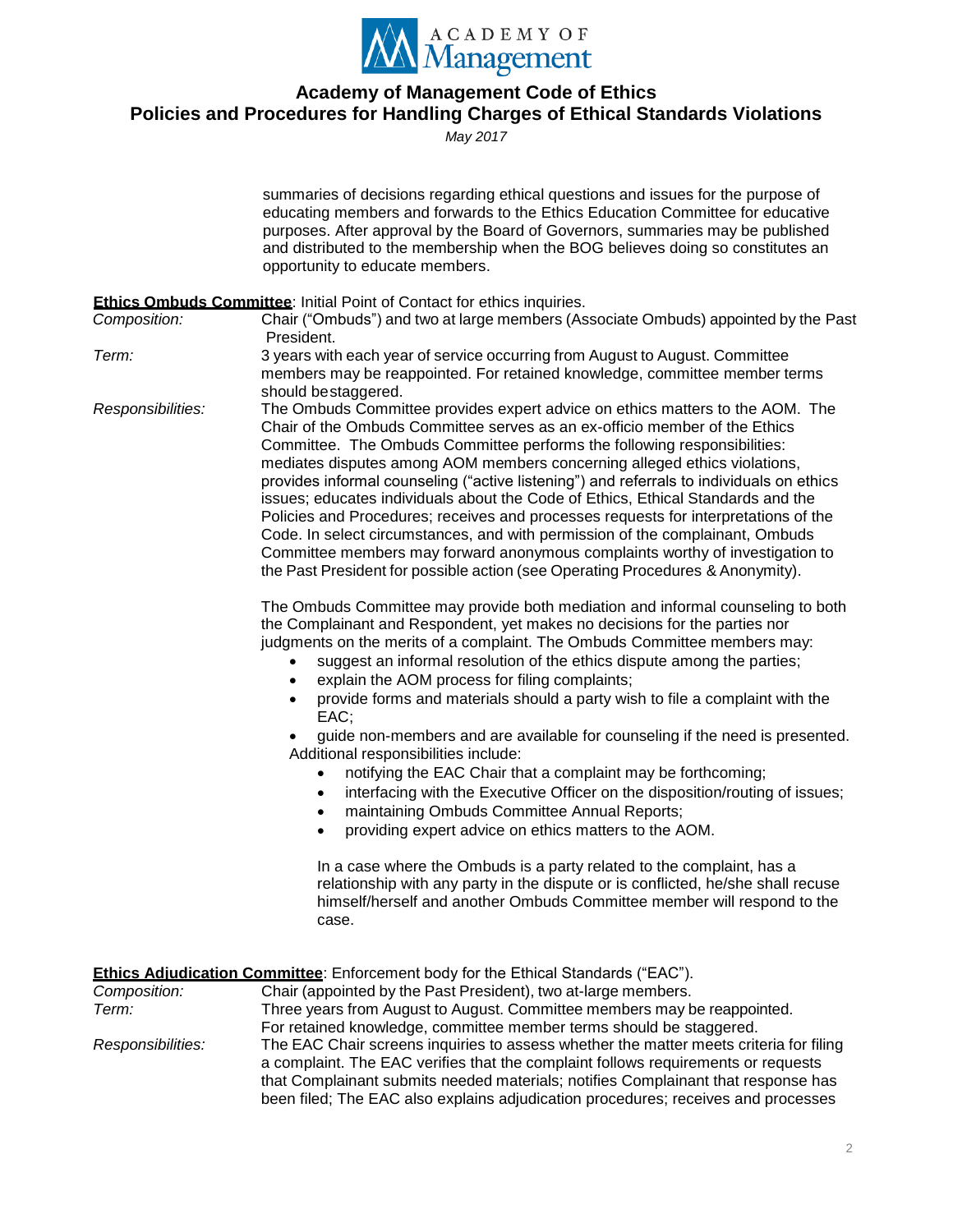

*May 2017*

|                                            | complaints about alleged violations of the Ethical Standards; compiles an objective,<br>impartial, and factual account of the dispute in question, and makes the best<br>possible recommendation for the case. The EAC does not investigate; it is the<br>responsibility of the Complainant and Respondent to provide the EAC with relevant<br>information. The EAC may request additional information to aid its discussion. In<br>taking action, the EAC shall do so only for just cause and shall only take the degree<br>of disciplinary action that is reasonable. The EAC uses due process procedures with<br>adherence to the guiding principles: predictable, transparent, unemotional/impartial,<br>democratic, confidential, efficient and educative. In a case where any member of the<br>EAC is a party related to the complaint, has a relationship with any party in the<br>dispute or is conflicted, he/she shall recuse himself/herself from all deliberations and<br>votes and the Ethics Committee Chair shall appoint a replacement so that the EAC<br>may fulfill its responsibilities. |
|--------------------------------------------|-------------------------------------------------------------------------------------------------------------------------------------------------------------------------------------------------------------------------------------------------------------------------------------------------------------------------------------------------------------------------------------------------------------------------------------------------------------------------------------------------------------------------------------------------------------------------------------------------------------------------------------------------------------------------------------------------------------------------------------------------------------------------------------------------------------------------------------------------------------------------------------------------------------------------------------------------------------------------------------------------------------------------------------------------------------------------------------------------------------|
| Chair Responsibilities:                    | Notifies involved parties including Complainant, Respondent, and Executive Officer;<br>convenes EAC when a complaint is to be adjudicated; requests additional information or<br>documentation; presides over all adjudication processes; issues the final written<br>determination to all parties, and to the Executive Officer; files all records with the<br>Executive Officer; confers with the Executive Officer when needed.                                                                                                                                                                                                                                                                                                                                                                                                                                                                                                                                                                                                                                                                          |
|                                            | <b>Ethics Education Committee:</b> Handles ethics education in the AOM ("EEC").                                                                                                                                                                                                                                                                                                                                                                                                                                                                                                                                                                                                                                                                                                                                                                                                                                                                                                                                                                                                                             |
| Composition:                               | Chair, appointed by the past president, and minimally two at large members. Term:                                                                                                                                                                                                                                                                                                                                                                                                                                                                                                                                                                                                                                                                                                                                                                                                                                                                                                                                                                                                                           |
|                                            | Three years from August to August. Committee members may be reappointed.                                                                                                                                                                                                                                                                                                                                                                                                                                                                                                                                                                                                                                                                                                                                                                                                                                                                                                                                                                                                                                    |
| Responsibilities:                          | Educates the membership about the AOM Code of Ethics and Ethical Standards;<br>consults with the Ethics Committee about possible changes or improvements in the<br>Code of Ethics as a result of education efforts; helps officers and other volunteers and<br>members who address ethics matters in the course of handling Academy activities;<br>provides support mechanisms and tools to facilitate their work. Translates ethics<br>activities or inquiries into education opportunities for the membership. Educates<br>members on ethics violation decisions for prevention purposes.                                                                                                                                                                                                                                                                                                                                                                                                                                                                                                                 |
|                                            |                                                                                                                                                                                                                                                                                                                                                                                                                                                                                                                                                                                                                                                                                                                                                                                                                                                                                                                                                                                                                                                                                                             |
| Past President:<br>Responsibilities:       | Ethics Liaison to Board of Governors.<br>Appoints chairs and members of the following committees: Ethics Ombuds, Ethics<br>Education Committee and Ethics Adjudication Committee. Appoints Ethics Appeals<br>Panel when needed; chairs the Board of Governors Ethics Committee. Sounding<br>board for all ethics volunteers with regard to questions of the Code or Policies or for<br>advice when handling ethics issues; vets questions or issues to BOG Ethics<br>Committee. In select circumstances, files complaints on behalf of the AOM<br>membership (see Operating Procedures & Anonymity).                                                                                                                                                                                                                                                                                                                                                                                                                                                                                                        |
| <b>Staff Liaison:</b><br>Responsibilities: | Keeper of records ("STAFF").<br>Maintains historical records of all ethics documents and complaint procedures; serves<br>as liaison to legal counsel where appropriate; coordinates appointments of roles;<br>handles violation of copyright actions                                                                                                                                                                                                                                                                                                                                                                                                                                                                                                                                                                                                                                                                                                                                                                                                                                                        |
|                                            | <b>Ethics Appeals Committee:</b> Committee to hear and review appeals ("EAP").                                                                                                                                                                                                                                                                                                                                                                                                                                                                                                                                                                                                                                                                                                                                                                                                                                                                                                                                                                                                                              |
| Composition:                               | Chair and two members at large appointed by Past President. EAP members with<br>expertise in the subject matter of publications and ethics are preferred.                                                                                                                                                                                                                                                                                                                                                                                                                                                                                                                                                                                                                                                                                                                                                                                                                                                                                                                                                   |
| Term:                                      | Three years from August to August.                                                                                                                                                                                                                                                                                                                                                                                                                                                                                                                                                                                                                                                                                                                                                                                                                                                                                                                                                                                                                                                                          |
| Responsibilities:                          | At the discretion of the Ethics Appeals Chair, the Appeals Committee will accept and<br>review only Appeals by the Respondent. The Appeals process is designed as a final<br>consideration for appeal of determination and/or sanctions by the EAC. The                                                                                                                                                                                                                                                                                                                                                                                                                                                                                                                                                                                                                                                                                                                                                                                                                                                     |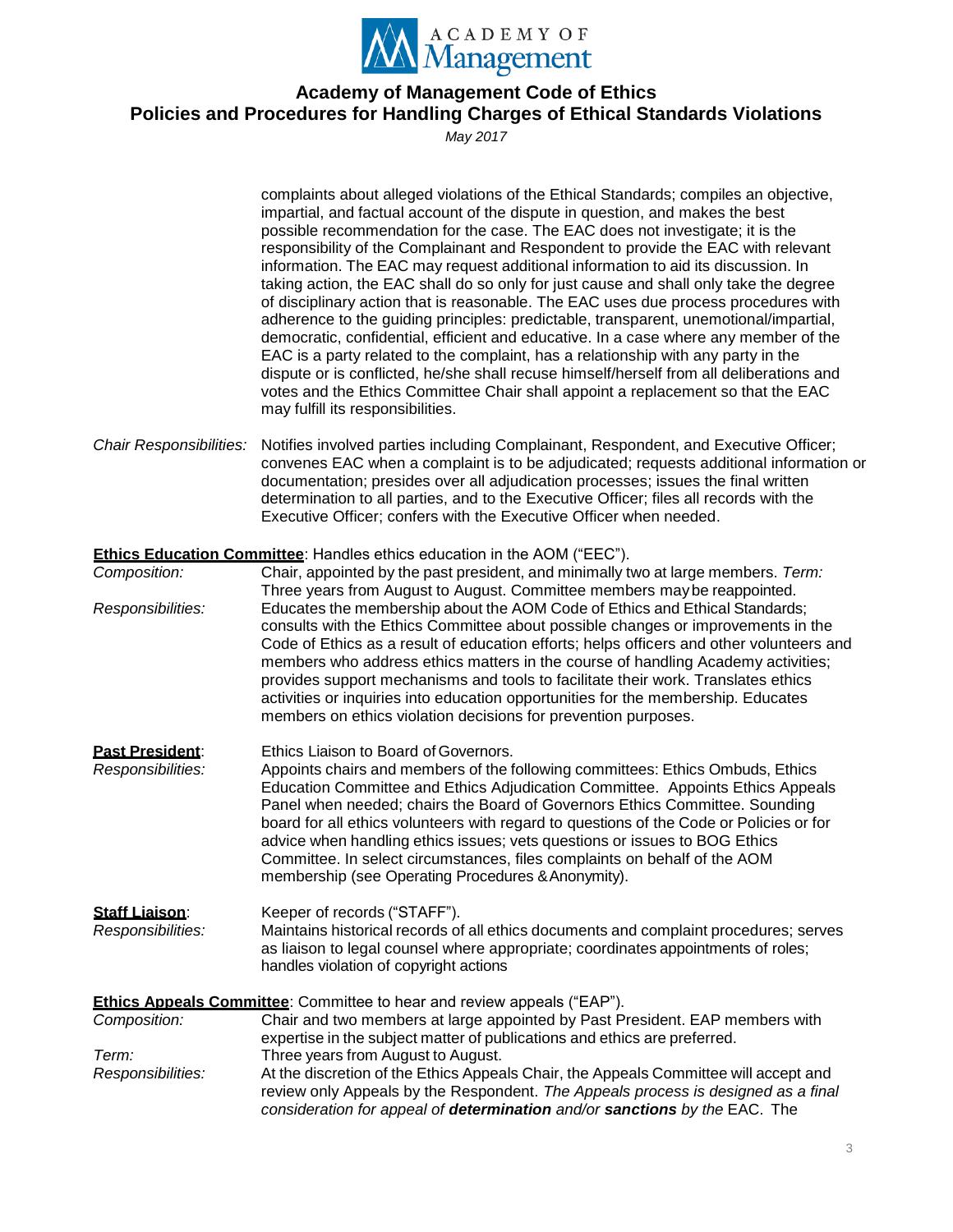

*May 2017*

Appeals Committee compiles an efficient, objective, factual account of the appeal and makes the best possible recommendation for the case; uses these procedures with adherence to the guiding principles--predictable, transparent, unemotional/impartial, democratic, confidential, efficient, and educative. In a case where any member of the Appeals Committee is a party related to the complaint, has a relationship with any party in the dispute or is conflicted, he/she shall recuse himself/herself from all deliberations and votes and the Ethics Committee Chair shall appoint a replacement so that the Appeals Committee may fulfill its responsibilities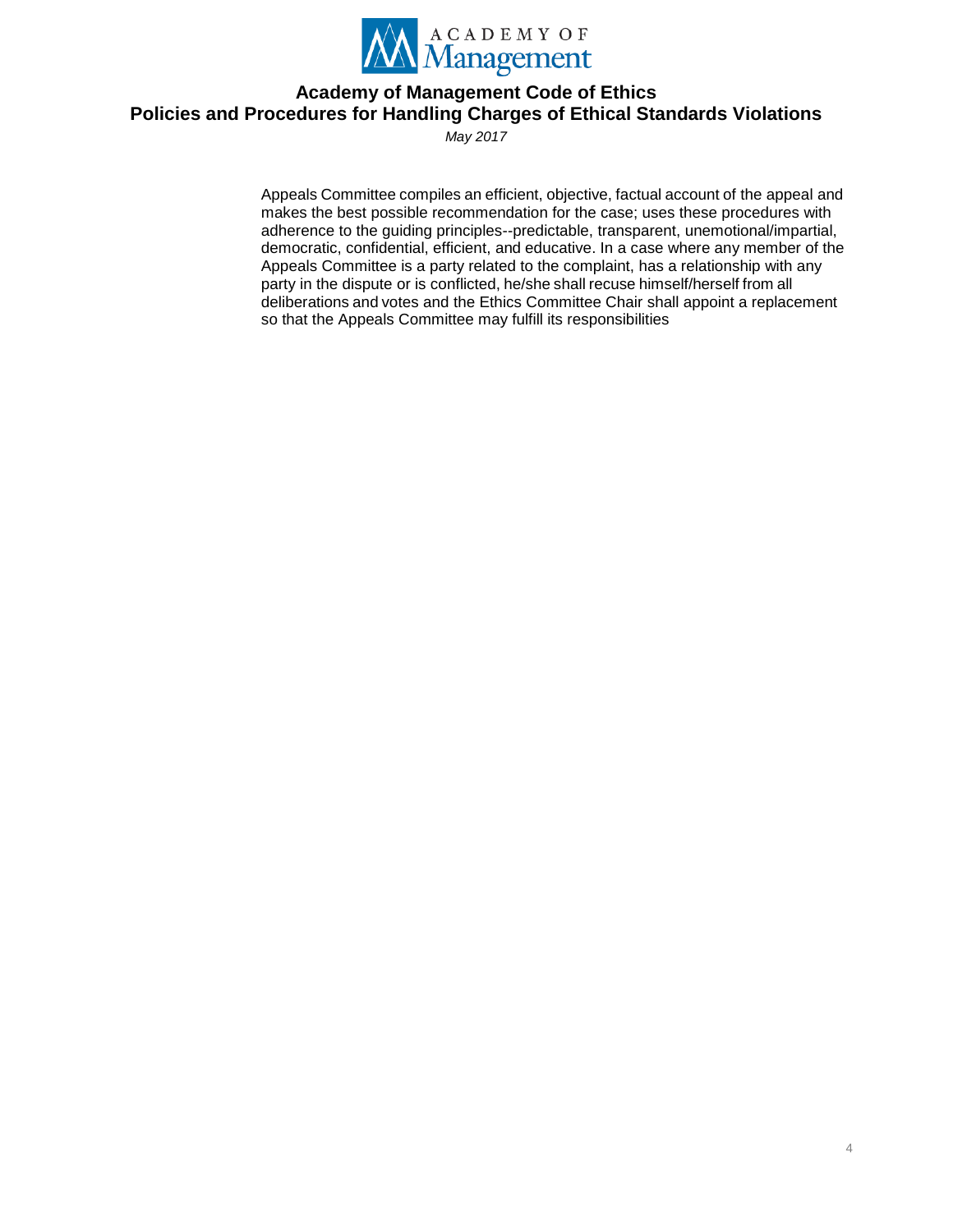

*May 2017*

# **Operating Procedures**

#### Quorum and Voting

The full committee of the EAC shall constitute a quorum. All decisions shall be by two-thirds vote of those appointed members, either in the case of vote by electronic mail, or by voice if held by conference call. In the event an EAC member must recuse himself/herself from a complaint, the Past President shall temporarily appoint a replacement.

#### Conflicts of Interest

If the Complainant or Respondent challenges the composition of the EAC or EAP, he or she must inform the Past President of the AOM in writing before the adjudication or appeals process begins. Challenges are for alleged bias, prejudice, or conflict of interest. Notwithstanding the foregoing, members of the EAC and EAP shall be vigilant in assessing their own impartiality, as well as any questionable appearances due to relationships, and shall take appropriate action to eliminate any appearance of impropriety.

Resolution of Conflicts of Interest are handled by the Past President and President of the AOM as Chair and Chair-Elect of the Ethics Committee who determine whether a conflict exists. If a conflict of interest or perceived conflict of interest is determined, the person will not participate in the discussion or decision and be recused from the ethics complaint.

#### Means for Handling Complaints

Three principal means for handling ethics complaints are telephone consultations, electronic mail, video conference or electronic communication. Final determinations must be completed in hardcopy but can be electronically mailed to all necessary parties. Questions or issues that arise *during the course of an adjudicated complaint* must be forwarded to the Executive Office. Questions or clarifications about the process or the determination, from both the respondent and complainant are forwarded by staff to the EAC Chair. Some issues may not be resolved while the process is going forward but will be addressed at the conclusion of the adjudication.

#### **Confidentiality**

At the point of original suspicion or informal query, members are urged to avoid public disclosure of the situation. Once a formal complaint is filed with the Ethics Adjudication Committee both the Complainant and Respondent shall avoid public disclosure and discussion of the complaint **until 30 days after the final determination**. Breach of this requirement by either party may result in dismissal of the complaint by the EAC Chair and may be a violation of the Code of Ethics. Throughout the process, the Ombuds, EAC, EAP, Complainant, and Respondent are all expected to respect the confidentiality of the process as well as its outcome. **The Academy's Code and its Policies and Procedures apply only to AOM activities and as such, have no jurisdiction outside the Academy**.

#### Use of Counsel

Adjudication proceedings are not legal proceeds and are closed to legal counsel of all parties. These policies and procedures are non-adversarial and intended to consider an objective review of the facts and information provided by the Complainant and Respondent.

#### Informal Protocols and Queries

In all cases, members are first encouraged to resolve disputes directly and informally with the other party involved. If informal resolution is not possible, the Complainant has the option to file a formal complaint with the EAC.

#### Amendment

The Policies and Procedures for handling charges of ethical-standards violations may be amended by a vote of the Board of Governors, following a recommendation by the Ethics Adjudication Committee, Ombuds Committee, Ethics Education Committee, or Ethics Committee.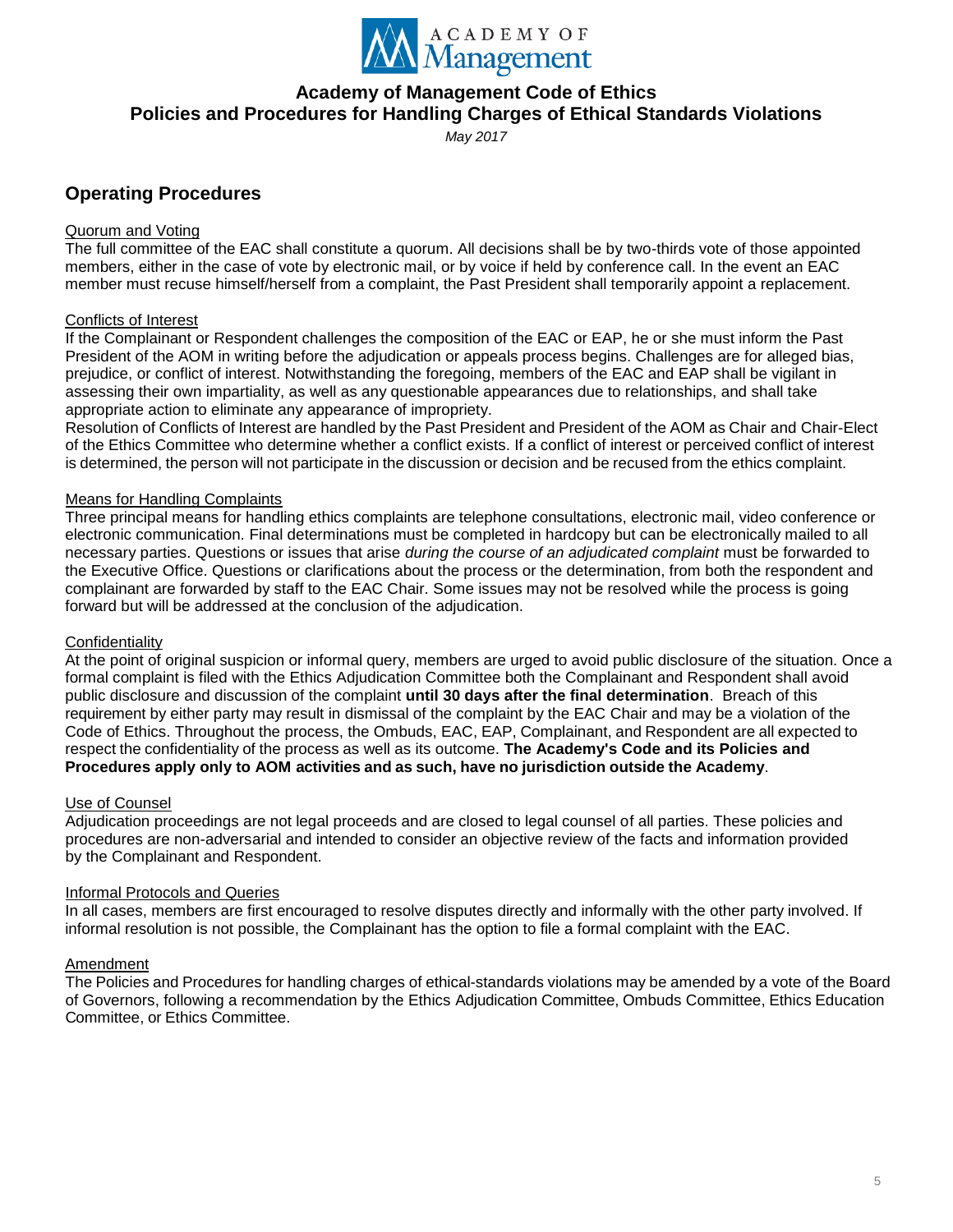

*May 2017*

#### Time Limits for the Filing of Formal Complaints

Complaints about publications and/or the publication process must be filed within 3 years of the alleged incident. Complaints regarding personal conduct must be filed within 6 months of the alleged incident. Complaints regarding fiduciary or other issues must be filed within 18 months of the alleged incident. The EAC may accept formal complaints outside of the above time frames under exceptional circumstances.

#### Timelines for Adjudication

The Ombuds may accept cases late, and the EAC or EAP chairs may, at their discretion, accept documentation submitted late, and may also delay or postpone review of a case for good cause. Additionally, Respondents may request that the EAC delay or postpone its review of a case for good cause if done so in writing. However, decisions to delay or postpone are solely determined by the EAC. Otherwise, all timelines for submittal and response must be adhered to for matters to be resolved efficiently and in good faith. If a case is being adjudicated when the terms of the EAC members are ending, the EAC will see the case through to its conclusion.

#### Notice of Legal Action

If Complainants or Respondents know of any legal action (civil or criminal) related to the complaint, they are required to notify the EAC. If the Academy of Management is threatened with legal action before, during or after the ethics process, the process will end and the matter will be turned over to legal counsel. In the event of any legal action, all activity will be stayed until the conclusion of the legal action.

#### Filing of Formal Records

Final written reports must be filed formally by the EAC Chair and with the Staff Liaison. A copy of the EAC report, with all names or identifying marks removed from the report, may be made available to the Ethics Committee and/or the Ethics Education Committee for the purpose of learning and refinement of processes.

#### Retaliation

Retaliation against any individual for inquiring or filing a complaint is prohibited. If the complainant or respondent is proven to have taken any adverse actions against the other party, the individual has violated these Policies and Procedures and stands in violation of the Code of Ethics. This may result in expulsion from the Academy of Management.

#### Record Retention Policy

The records retained on file for each adjudicated ethics case will be the following:

- A. Original complaint (*including any supporting documents*)
- B. Response to complaint (*including any supporting documents*)
- C. Final determination of the Ethics Adjudication Committee (*which may include any documentation relevant to the final determination*)
- D. Other documents requested of the complainant and/or respondent by the ethics adjudication chair that are added to the original complaint or response
- E. Ombuds Committee members, in compliance with the International Ombudsman Association Standards of Practice, do not keep records.

Accordingly, it is our policy that following each case, members of the Adjudication Committee shall delete email correspondence on the case. Email represents inconclusive and internal dialogue between the parties. Only the official determination, which culminates from the dialogue and final consensus, shall be filed for the record. Where learnings have been gained from the email dialogue, the Ethics Adjudication Chair shall prepare a separate internal document for the purpose of improving the ethics process. In the matter of dismissed complaints, the Ethics Adjudication Committee retains the formal complaint and supporting documents; however, the EAC Chair may determine that records can be destroyed or minimal records retained. This document will be made generic (without names or other identifying information) and kept apart from the official ethics files. Any learnings documents will be shared with the Ethics Education Committee in order to educate members. All final files for adjudicated cases are recorded by case number and the last name of the complainant and maintained by the Executive Director of the Academy. Files shall remain in perpetuity *except* where the Final Determination reflects a sanction of "Private Reprimand" in which case records are retained for a period of 10 years.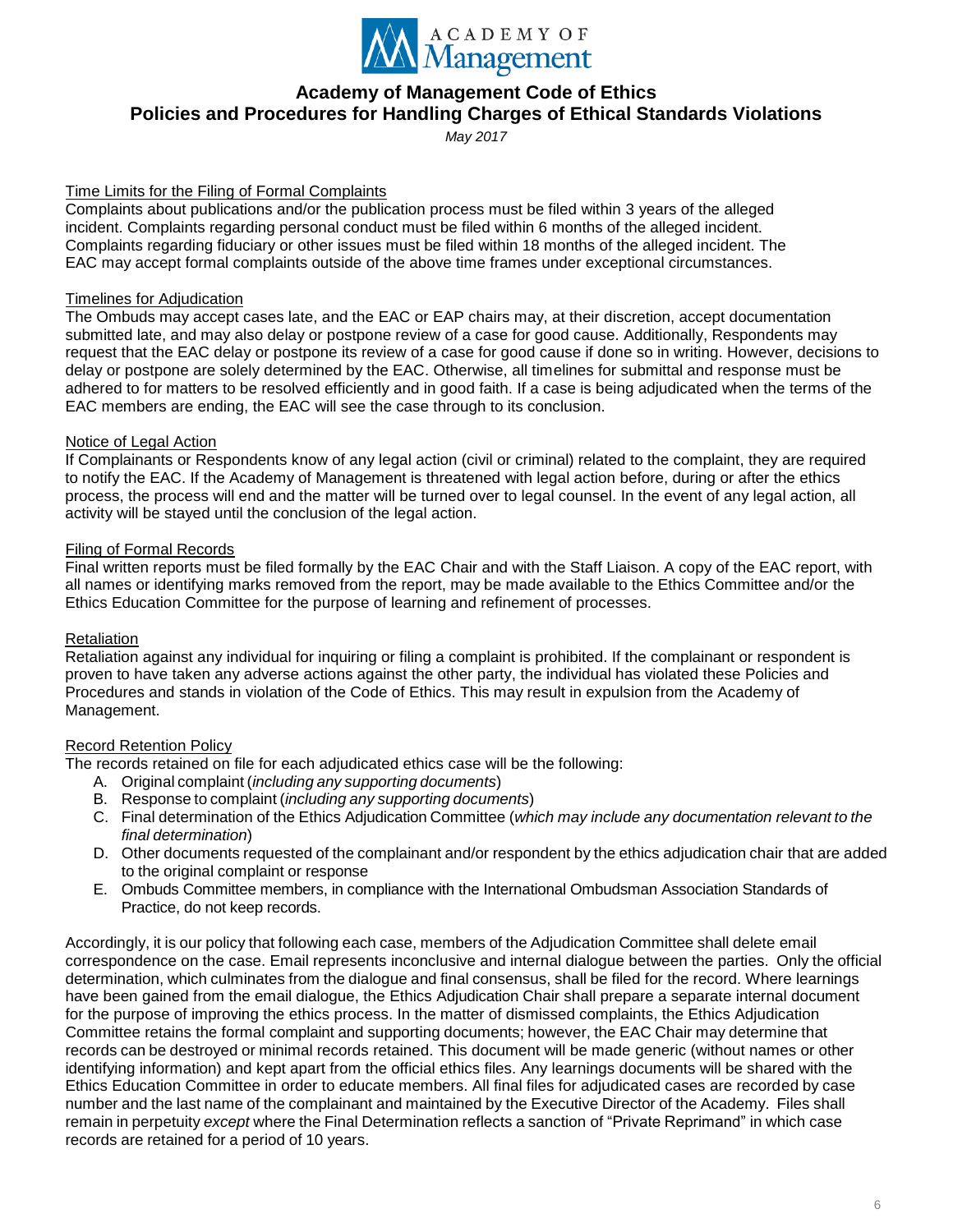

*May 2017*

The records retained for ethics inquiries shall consist of a generalized recording of the types and nature of inquires (without names or other identifying information) received by the Ombuds for the purpose of education and process improvement. The Chair of the Ombuds Committee shall file a report to the Ethics Committee of the Board each year.

#### Notice of Suspension of Ethics Activity

Ethics activities, including the adjudication of complaints and process and receipt of new complaints may be suspended from July 1 – September 1 due to time conflicts with the AOM Annual Meeting. The EAC Chair will notify both parties in advance if a suspension is necessary.

### Anonymity

The fundamental underpinnings of the AOM Code of Ethics and Policies and Procedures revolve around the concept of transparency and the notion that parties to the process should be known to each other. In ethical inquiries where the individual wishes to remain anonymous, the Ombuds Committee or the Ethics Adjudication Committee may counsel individuals to identify themselves so that both parties become known to one another. However, the Ombuds Committee, or the Ethics Adjudication Committee, may invoke an anonymous complaint if **all** criteria are met in that: the Ombuds Committee or the Ethics Adjudication Committee has determined that the complaint is reasonable and worthy of investigation despite the anonymity of the source; where clear evidence exists of the misconduct; *and* if there exists an obvious evidence of a power imbalance between the anonymous source and the accused. The Past President acts as proxy for the anonymous complaint and files a formal complaint on behalf of the anonymous source. The anonymous source must be known to the Ombuds and remain accessible for the entirely of the complaint process. In any case where a Complainant (or proxy) does not establish a violation, the Complaint is dismissed.

### Appeals

Upon completion of an Ethics Adjudication process, the Respondent involved in the Complaint has a right to Appeal the determination and/or sanction. Appeals to the EAC are only permitted on the basis of **determinations** and/or **sanctions**. The Respondent must contact the EAC and provide a written Appeal Form and submit it to the EAC within 30 days of the dated Final Determination letter. Appeals are not allowed for dismissals or on matters of due process by the EAC. The filing of an appeal automatically stays the implementation of the final determination by the EAC until the appeal is resolved.

## Third Parties

These operating procedures apply to incidents that occur within the domain of AOM activity. Further, the ethics process deals with complaints presented by a particular complainant regarding a particular respondent. Thus, if a complaint involves a third party, that party needs to file his/her own complaint if he/she wishes to have the complaint adjudicated.

## Copyright Protection

Unauthorized use of the Academy of Management name, copyrighted works, or marks by any publishers is prohibited. If unauthorized use of the Academy of Management name, copyrighted works, or marks by a publisher(s) is discovered, the matter will be turned over to the Staff Liaison for action. Such matters are legal and business concerns that are not handled through the ethics process.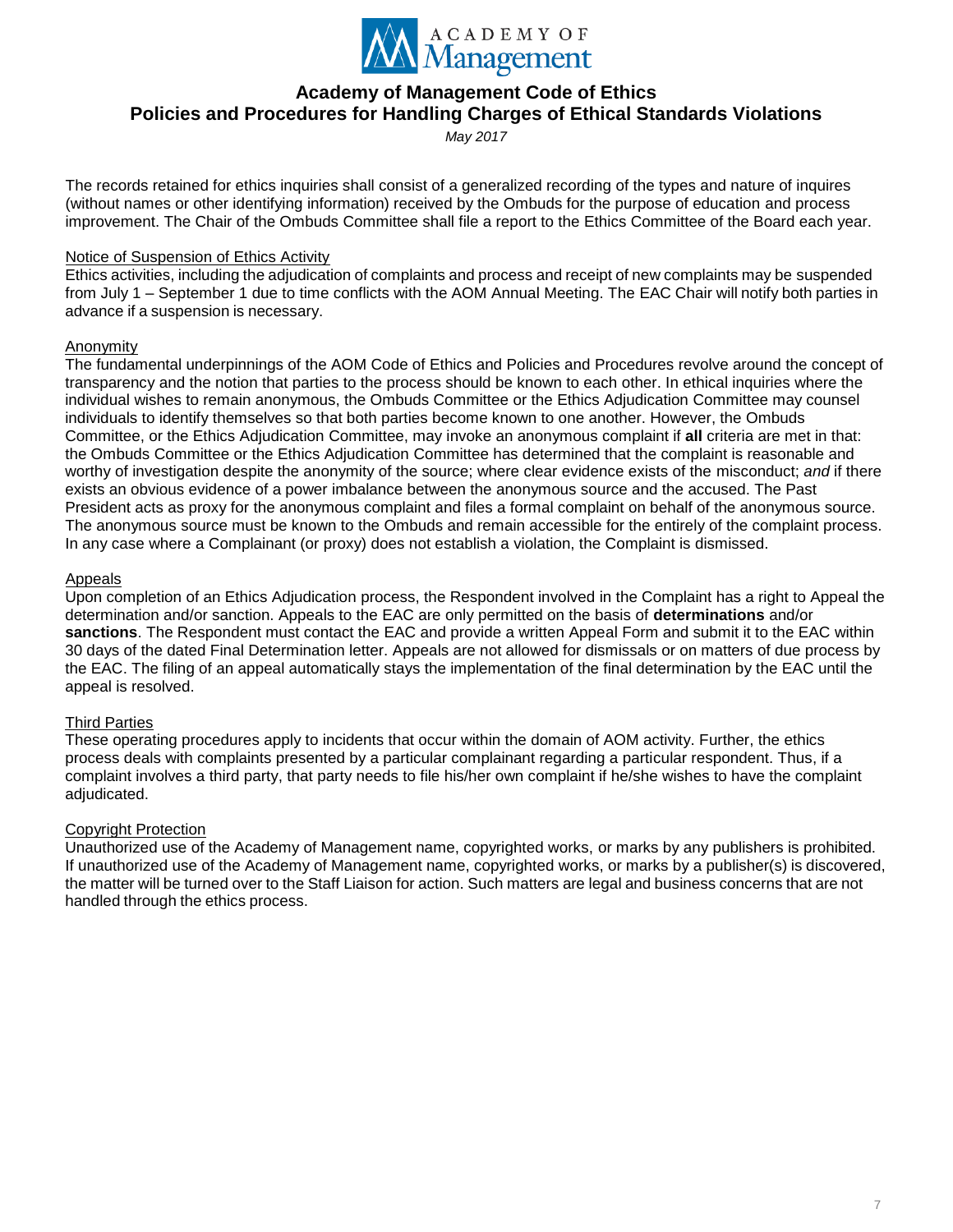

*May 2017*

# **Adjudication Processes**

# **Screening of Inquiries**

- *1.* Individuals with ethical inquiries may choose to "visit" with a member of the Ombuds Committee prior to initiating a formal complaint or inquiry if they wish. The Ombuds provide informal counseling and may discuss the incident with other AOM Ombuds or with the EAC Chair, retaining appropriate confidentiality.
- *2.* Should the visitor wish to pursue formal adjudication procedures, any Ombuds involvement will end, as it is opposed to International Ombudsman Association standards to remain involved when formal proceedings have begun. Ombuds Committee actions at this juncture must remain neutral and are limited to explaining the AOM process for filing complaints and providing forms and materials should the party wish to file a complaint with the EAC.
- *3.* Inquiries regarding formal proceedings or adjudication are initiated and screened by the EAC Chair. The EAC may discuss the incident with the individual to assess preliminarily if:
	- *a. The alleged incident occurred within the domain of an AOM activity;*
	- *b. The alleged incident is covered under the Ethical Standards of the Code of Ethics;*
	- *c. The complaint is being filed within the specified time limits.*
- *4.* If *YES* to all of the above, the EAC Chair sends a complaint packet to the individual to initiate a formal complaint. The packet includes an Ethics Complaint Form, a copy of the Code of Ethics, and a copy of these Policies and Procedures.
- *5.* If *NO* to any of the above, the EAC Chair informs the individual that the matter is not subject to adjudication. The Ombuds may agree to visit with the individual for educational purposes, if the individual desires.

# **Eligibility to File Complaints**

- 1. After initial screening, the Ethics Adjudication Committee (EAC) will receive allegations of complaints that AOM members have violated one or more sections of the Ethical Standards of the Code of Ethics from the following individuals:
	- a. Any member who has reason to believe that an AOM member has allegedly violated the Ethical Standards of the AOM Code of Ethical Conduct.
	- b. The Chair of the Ethics Committee on behalf of the AOM membership, when the Chair has reason to believe that AOM members have allegedly violated the AOM Code of Ethical Conduct.
	- c. Any non-member <sup>1</sup> (e.g., non-member authors, exhibitors, etc.) under select conditions having to do with their involvement in AOM activities.
- 2. Issues or complaints involving two non-members are not eligible for filing formal Ethics Complaints.

## **Filing of Formal Complaints**

 $\overline{a}$ 

- 1. All formal complaints are received by the EAC.
- 2. Only written complaints will be considered. Oral complaints are not permitted.
- 3. Complaints must be filed within the specified time limits. Individuals eligible to file complaints must:

<sup>&</sup>lt;sup>1</sup> Regarding non members: when a complaint has been filed against a non-member, the non member will be asked if he/she wishes to participate in the adjudication process. If no, the adjudication committee, based on the complaint received froma member, will proceed with the adjudication process. If yes, the process will go forward as it would for a member.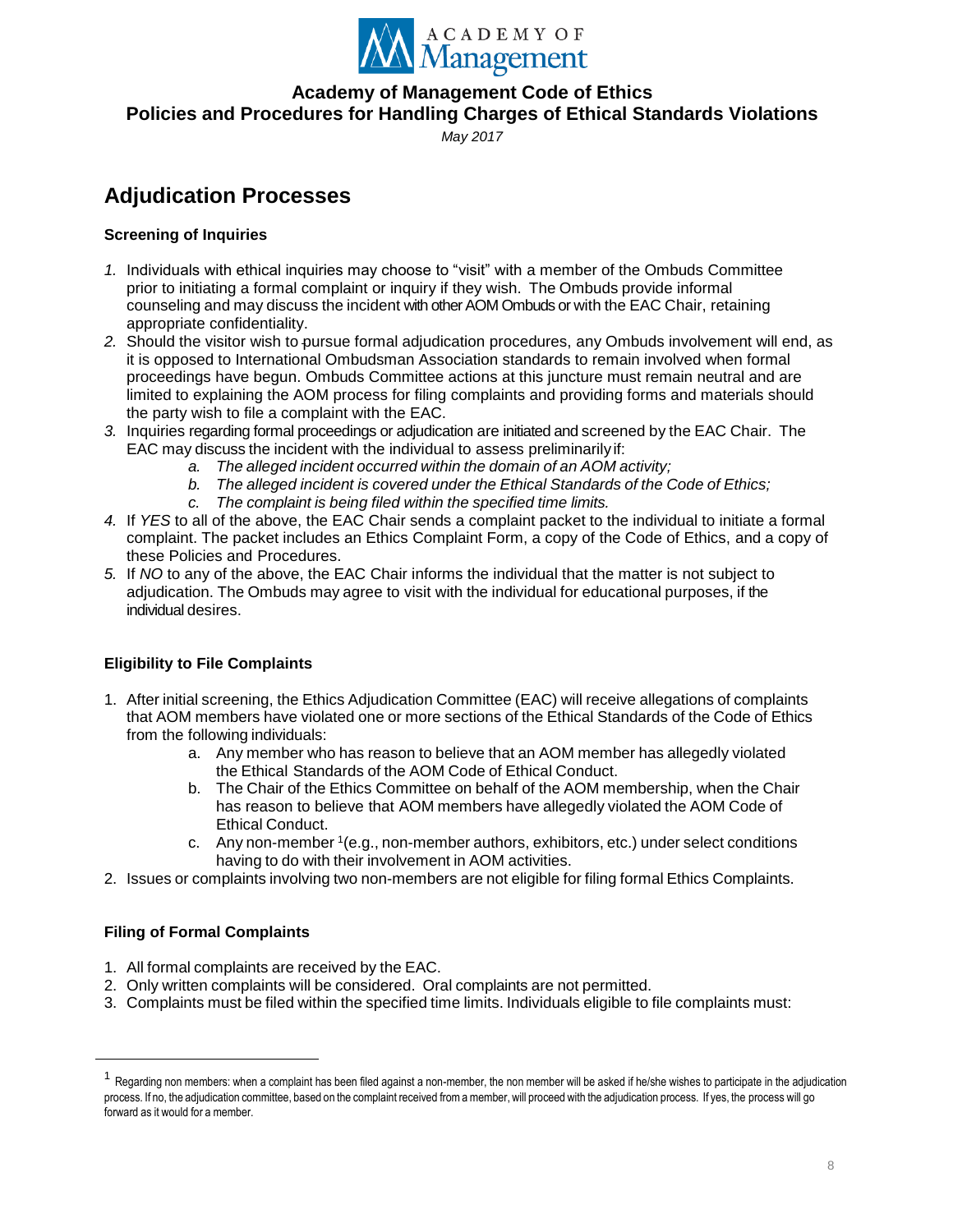

*May 2017*

- a. Complete and sign an Ethics Complaint Form that includes the name of the Complainant, name of charged member, violation information, and names and contact information for any other persons who have knowledge of the facts involved. The Form must be **signed** by the Complainant in order for the complaint to be examined.
- b. Include a brief supporting statement with evidence of how the accused party violated the referenced ethical standards. The Complainant has the burden of proving the facts upon which a violation may be found. In the event the Complainant's evidence does not establish a violation, the Complaint is dismissed.
- c. Supply any pertinent supporting documents
- 4. The EAC will hear anonymous complaints under select circumstances and that meet the following criteria:
	- *a.* The EAC has determined that the complaint is reasonable and **worthy** of investigation despite the anonymity of the source *and*
	- *b.* Clear evidence exists of the misconduct *and*
	- *c.* There is an obvious evidence of a power imbalance between the anonymous source and the accused.

## **Preliminary Screening of Formal Complaint by EAC**

- 1. The EAC Chair receives and screens the complaint to assess preliminarily if:
	- *a. The Complaint Form is signed and filled out completely, accurately, and is accompanied by supporting materials.*
	- *b. The complaint is covered under the Ethical Standards of the Code of Ethics and may be a violation of a specific Standard that is referenced on the Complaint Form.*
	- *c. The complaint has been filed within the specified time limits.*
- 2. If *YES* to all of the above, the EAC Chair notifies the Executive Officer and sends a copy of the Complaint Form and supporting documentation.
- 3. If *NO* to any of the above, the EAC Chair contacts the individual to: a) inform him or her that the forms and materials are not in conformance with the requirements and must be resubmitted for consideration, b) the complaint is not subject to adjudication by the EAC, or c) provides counseling for educational purposes, or refers the complainant to the Ombuds if desired.
- 4. If the EAC Chair receives a complaint from an anonymous source and feels the complaint meets the criteria for anonymity, the anonymous source must be known and accessible to the EAC Chair for the entirety of the ethics process. The anonymous complainant must complete an Ethics Inquiry Form and provide all evidence to support the complaint. The EAC Chair then notifies the Past President who acts as proxy for the Complaint to go forward. The Past President files a formal complaint as proxy and sends the proxy complaint, removed of all identifying information about the complainant to the Ethics Adjudication Chair for preliminary screening<sup>2</sup>.
- 5. The EAC Chair receives the screened complaint and any supporting documentation from the parties.
- 6. If the complaint is a proxy complaint from the Past President, the EAC Chair reviews the complaint to determine if clear evidence exists of the misconduct and if there is clear evidence that an obvious power imbalance exists between the anonymous source and the accused. If the criteria are not met, the EAC Chair can convene the EAC to review the complaint or dismiss the complaint.
- 7. The EAC Chair screens the complaint to determine preliminarily if

- *a. the complaint is a matter of education or a matter of alleged potential violation,*
- *b. the complaint, if proven, has sufficient grounds to warrant a violation of the Ethical Standards in the Code of Ethics,*

<sup>&</sup>lt;sup>2</sup> The EAC Chair fulfills preliminary screening of anonymous complaints to determine if the complaint meets the criteria for anonymous complaints under select circumstances.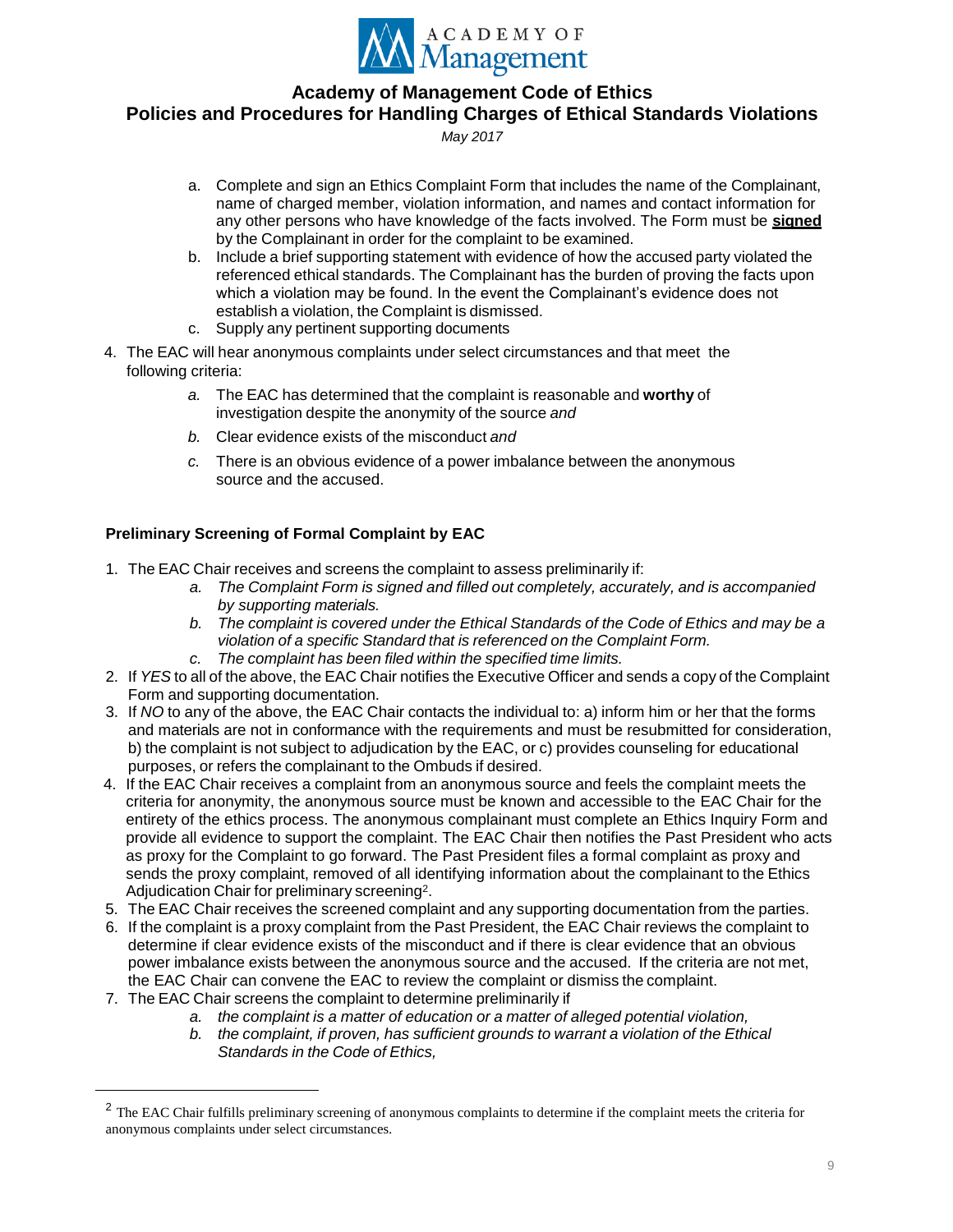

*May 2017*

- *c. the complaint is nottrivial,*
- *d. there is sufficient evidence to proceed.*
- 8. In the case of an anonymous complaint the EAC performs screening of the Complaint to determine if all of the following criteria have been met:
	- *a. The complaint is reasonable and worthy of investigation despite the anonymity of the source and*
	- *b. Clear evidence exists of the misconduct and*
	- *c. There is an obvious evidence of a power imbalance between the anonymous source and the accused*
- 9. The EAC Chair verifies the specific standard that has been violated and any additional subsets of the Ethical Standards if not included on the Ethics Complaint Form.
- 10.The EAC Chair fulfills preliminary screening of any anonymous complaints to determine if the complaint meets the criteria for anonymous complaints under select circumstances.
- 11.The EAC Chair may provide clarifying information to the Complainant to focus the complaint on appropriate ethical standards. Similarly, the EAC Chair may identify for the Complainant content of the complaint that falls outside the boundaries of ethical standards and will not be adjudicated.
- 12.If the complaint does not show sufficient information to warrant further inquiry, the EAC Chair may ask for additional information. Otherwise the EAC Chair notifies the Complainant that the matter is dismissed. The EAC Chair places the complaint and dismissal action on file with the Executive Officer.
- 13.After initial screening by the EAC Chair, if the complaint exhibits sufficient information to warrant further inquiry, the Chair, who may first consult with EAC, sends a formal notice of complaint to the Respondent of which ethical standards are to be adjudicated by the EAC for review and concurrence. The Respondent is sent the Ethics packet to include the formal notice of Complaint, these Policies & Procedures and a copy of the Code of Ethics.
- 14.The EAC Chair notifies the EAC Committee that a complaint is in process and will be adjudicated.

#### **Notice of Complaint, Informal Resolution, and Investigation**

- 1. Every formal complaint not dismissed or deferred by the EAC Chair is promptly communicated to the charged individual, known as the Respondent.
- 2. The EAC Chair sends the Respondent a copy of the formal complaint along with a copy of these policies and procedures, the Code of Ethics, and any evidence/documents submitted in support of the complaint. The Respondent must acknowledgement receipt of the information as soon as possible.
- 3. The Respondent has 30 days from the date of receipt of the complaint to respond to the EAC Chair. The Respondent is asked to provide a written response addressing the section(s) of the Ethical Standard(s) of the AOM Code of Ethics he or she has been accused of violating, and may also submit any evidence and documents he or she wishes to be considered by the EAC in reviewing the complaint.
- 4. If a Respondent fails to respond to the complaint within the time allowed or does not respond to the inquiry in a suitable manner, the EAC Chair can forward the matter directly to the EAC to adjudicate the matter without participation by the Respondent.
- 5. Once the EAC Chair receives the response, a copy is shared with the Complainant. For transparency of the process, the parties involved and the EAC members will become known to each other. The parties may be asked by the EAC to provide additional information in writing that also will be shared.
- 6. The EAC Chair will ask the Complainant and Respondent if they would like to resolve the matter informally before adjudication begins. The EAC Chair may refer the parties to the Ombuds should informal resolution be sought. If no, the case moves forward. If the Complainant and Respondent both agree to discontinue the complaint process, the EAC Chair will accept the withdrawal and consider the case dismissed.
- 7. If the case moves forward, the EAC Chair assembles the EAC to start the formal process. If a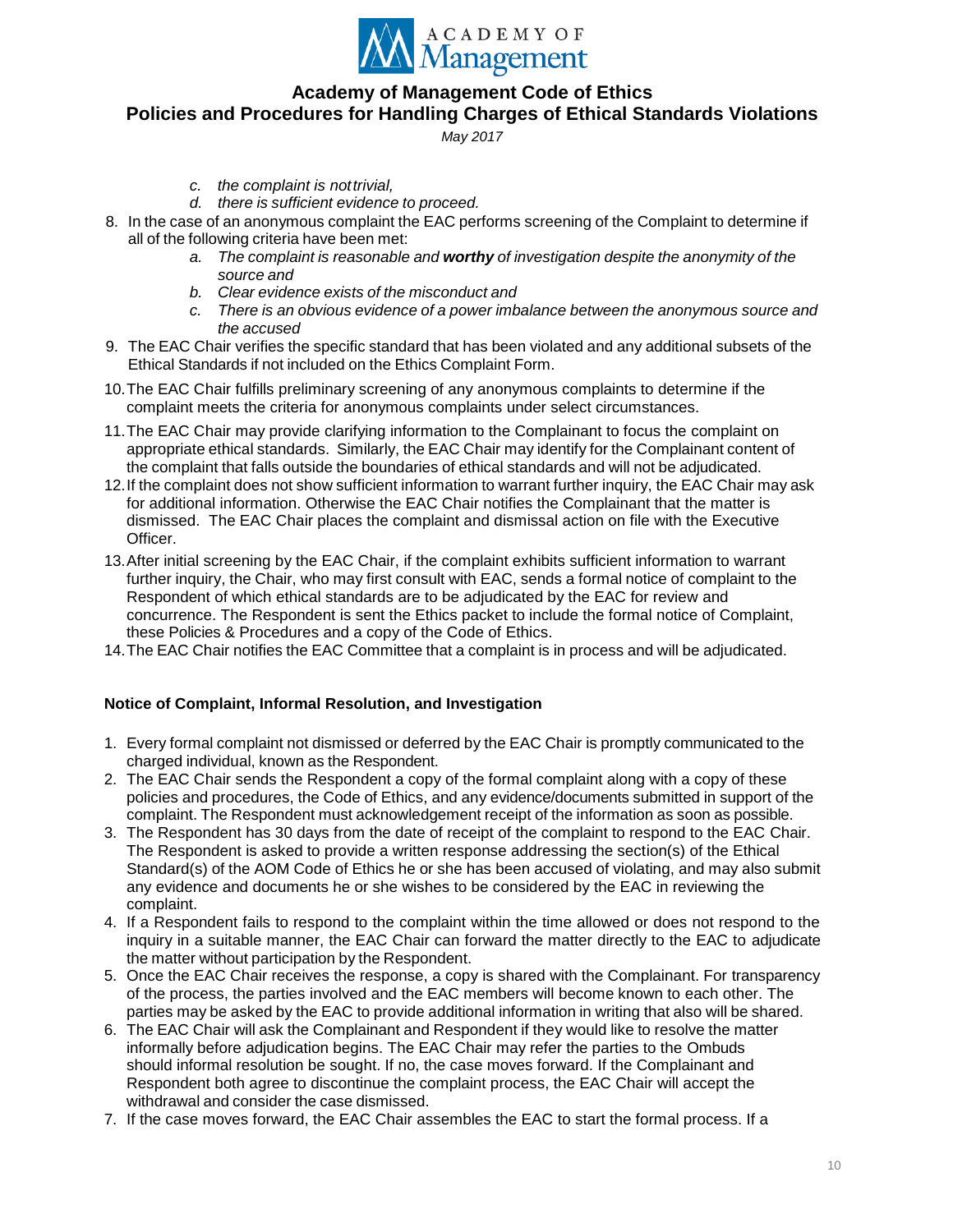

*May 2017*

member of the committee is unavailable, the Past President can appoint a replacement to participate in the process to its completion.

- 8. The EAC Chair notifies the Complainant and Respondent at the start of the formal process. Unless specifically requested by the EAC, no new supplemental information from either party is accepted once the formal process begins with the EAC.
- 9. The EAC receives the following from the Chair: the signed Complaint Form and supporting documentation and the signed response from the Respondent and supporting documentation.
- 10.Within 60 days of the start of the adjudication process, the EAC will dismiss, defer, or deliberate the case; request or allow additional information from either or both parties to be presented; and render a final writtendetermination.
- 11.If the case is dismissed or deferred, the Complainant and Respondent are notified in writing of the reasons for dismissal or deferral. A complaint can be dismissed by the EAC if the Respondent agrees to the fact that ethical negligence occurred and is willing to immediately take corrective action deemed sufficient by theEAC.

### **Final Determination**

- 1. The EAC renders a final, written determination within 60 days from the start of the adjudication process that is initiated when the EAC Chair forwards the complaint, response, and all documents to the full committee.
- 2. The written determination includes findings of fact and conclusions as to whether a violation occurred as alleged in the complaint, along with the ruling and/or sanctions. If no violation was proven, the EAC report recommends dismissal of the complaint. The EAC chair notifies both the Respondent and Complainant regarding the outcome of the complaint and notice of final determination. The Chair then forwards a copy of the report both to the Complainant and Respondent. All final-determination reports are filed with the Executive Officer.
- 3. If the EAC dismisses the complaint, the dismissal is noted in the final determination.
- 4. If the EAC renders a determination of violation of an Ethical Standard, the EAC may impose corrective action with or without sanctions. Corrective action can include educational requirements or other actions as may be necessary to remedy a violation or protect the interests of the AOM.
- 5. Possible sanctions may include, but are not limited to:
	- a. **Private Reprimand.** For ethics violations not likely to cause harm to another person or to the profession. A private reprimand serves as official rebuke in which the names and facts of the case are not disclosed to the AOM membership. Names and facts of the case are maintained as part of the internal ethics files and considered if further ethics complaints against the individual(s) are raised. However, the nature of the case without identifying information may be made available to the AOM membership for educational purposes. Names and facts of the complaint are not released to AOM members and known only to ethics volunteers and staff carrying out their official duties under the processes outlined in the Code of Ethics. The Academy's Code and its Policies and Procedures apply only to AOM activities and our AOM community and thus have no jurisdiction outside the Academy.
	- b. **Public Reprimand:** For ethics violations that have been distributed or made visible to the public. The ethics violation is not likely to cause harm to another person but may harm the profession. A public reprimand serves as official rebuke that is publically announced by the AOM to the AOM membership. Names and facts of the case are also maintained as part of the internal ethics record and considered if further ethics complaints against the individual(s) are raised.
	- c. Denial of AOM privileges: For violations likely to cause harm to individuals and/or the profession.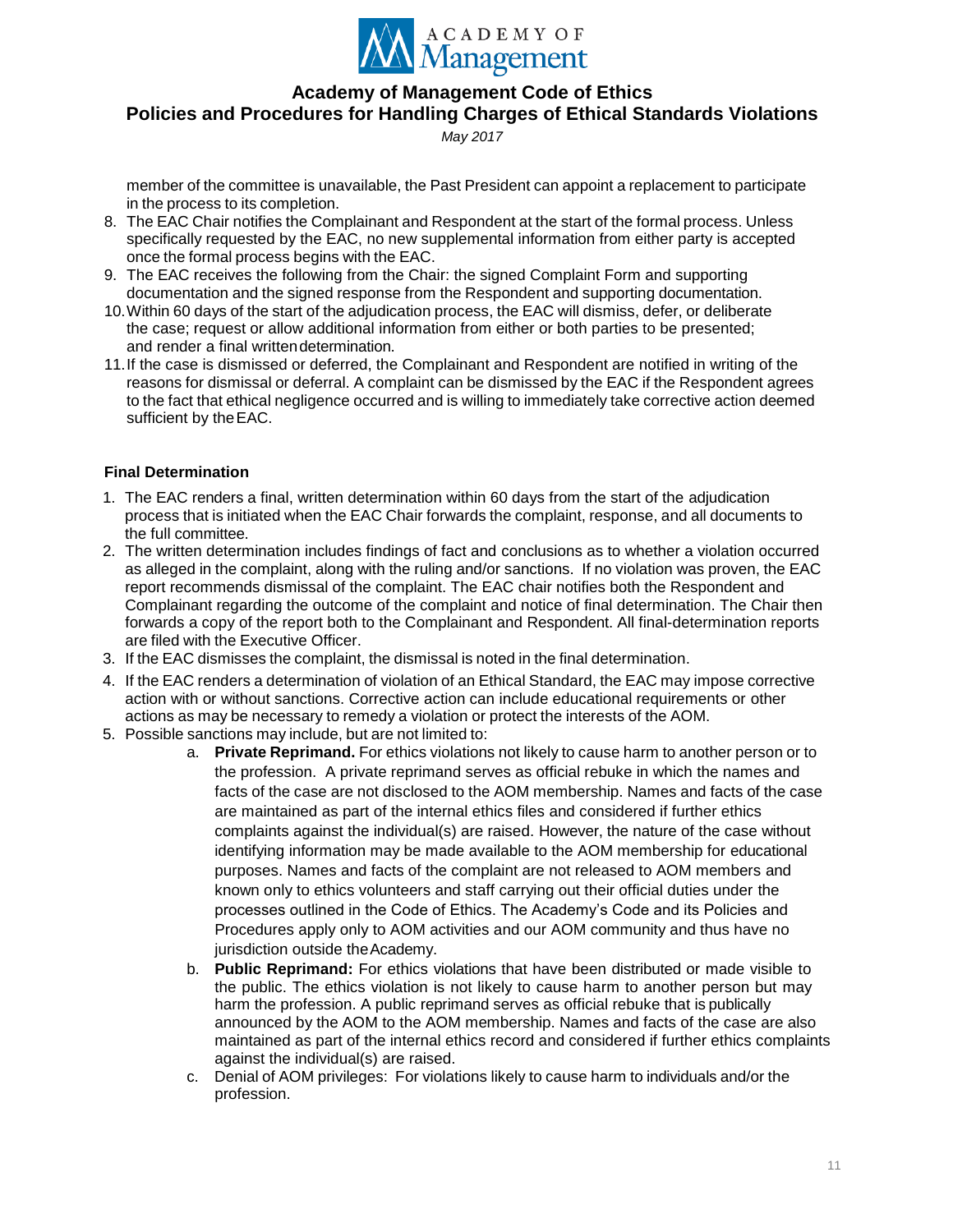

*May 2017*

- d. Termination of membership: For violations likely to cause substantial harm to another person or to the profession or are of sufficient gravity to warrant such action.
	- **i.** Reinstatement: Persons whose membership has been terminated may apply for reinstatement after two years of notice of the final determination.
	- **ii.** Reinstatement requires a 2/3 vote of the EAC.
- 6. Possible sanctions for non-members may include, but are not limited to:
	- a. The fulfillment of immediate corrective action in accordance with the mandates of the EAC (may involve notification of third parties)
	- b. Private reprimand (as notedabove)
	- c. Public reprimand (as noted above) to be visible on the Ethics website of AOM Online and a news item in the AOM Newsletter
- 7. In all complaints where the EAC has determined that "plagiarism" of the Academy's copyrighted material has occurred, the Respondent will be required to remedy the violation by notifying the publisher in which the work originally appeared. The respondent is responsible for making the plagiarism known to the publisher and remedies the error (i.e., correction in the next edition, retroactive payment for permission, etc.).
- 8. The penalties for failing to fulfill either corrective actions or sanctions in a satisfactory manner may result in automatic suspension of membership until the requirement(s) is met.
- 9. A copy of the EAC report, with all names or identifying marks removed from the report, is sent to the Past President (Chair of the Ethics Committee) and may be made available to the Ethics Committee of the Board of Governors for the purpose of learning and refinement of processes.

### **Notices of Determination**

The decisions and determinations both of the EAC Chair (in the case of deferrals and dismissals) and of the EAC (in the case of dismissals and determinations of ethical violations), are subject to notice in the Ethics Committee report.

## **Notice of Appeal**

- 1. If a Respondent wants to contest the determination or sanction imposed by the EAC, an appeal may be initiated within 30 days of the dated determination letter. The Respondent must contact the EAC Chair to request an appeal. The EAC Chair screens the request for Appeal and sends an Appeals Form to the Respondent.
- 2. The Respondent submits a completed and signed Appeals Form, along with a supporting statement to the EAC Chair. Only written appeals will be considered.
- 3. Appeals to the EAC Chair are only permitted on the basis of **determinations** and/or **sanctions**. Appeals are not allowed for dismissals or on matters of due process by the EAC. The filing of an appeal automatically stays the implementation of the final determination by the EAC until the appeal is resolved.
- 4. Once the EAC Chair receives the completed Ethics Appeals Form with supporting documentation, he/she contacts the Ethics Appeals Committee.
- 5. The Chair of the EAP will be sent the Appeals form and any supporting documentation along with the Code of Ethics and these Policies and Procedures.
- 6. The EAP Chair contacts the previous Complainant to make the fact known that an Appeal has been forwarded and the Appeals Committee is being formed. The Complainant will be given a copy of the Appeal and asked if they wish to provide a written response within 30 days to the EAP regarding the nature of the Appeal. The Complainant should be made aware that an Appeal stays the original determination (and possible sanctions).
- 7. The EAP Chair forwards all of the materials (including any response from the Complainant) to the EAP.
- 8. The EAP will use the prior documentation, including the notice of determination, to inform its process.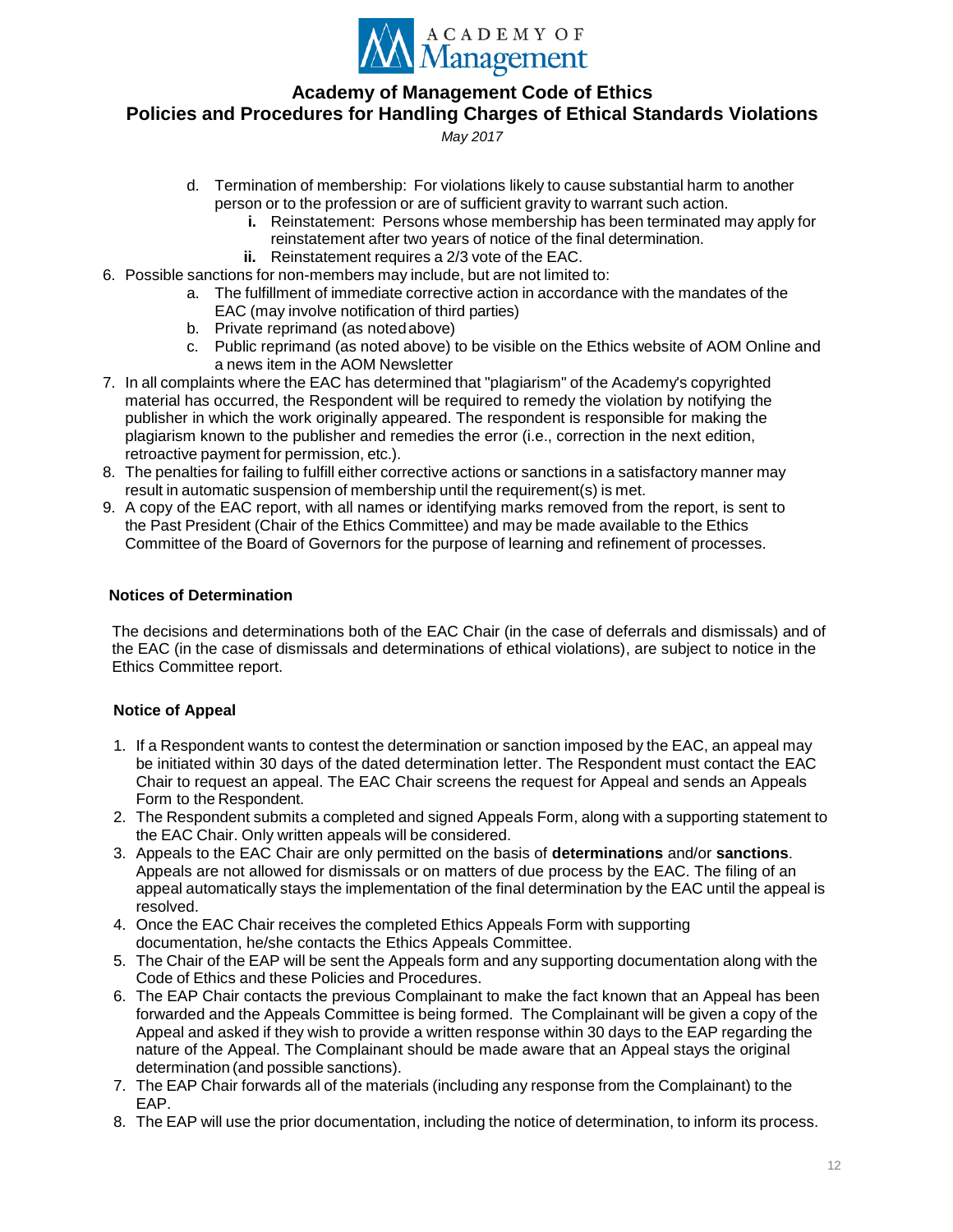

*May 2017*

The Respondent can submit additional documentation if necessary.

- 9. The appeals process must conclude within 120 days, with a written determination and report.
- 10. The decision by the EAP is final, and limited to: upholding the determination; upholding the determination but altering sanctions; or reversing the determination.
- 11. The EAC Chair files a final decision and notifies the Respondent and original Complainant regarding the outcome.

### **Filing of Completed Adjudication Cases**

A completed file containing all forms and supporting documents is forwarded to the Executive Officer by the EAC and EAP chairs for confidential and secure storage at the close of the case.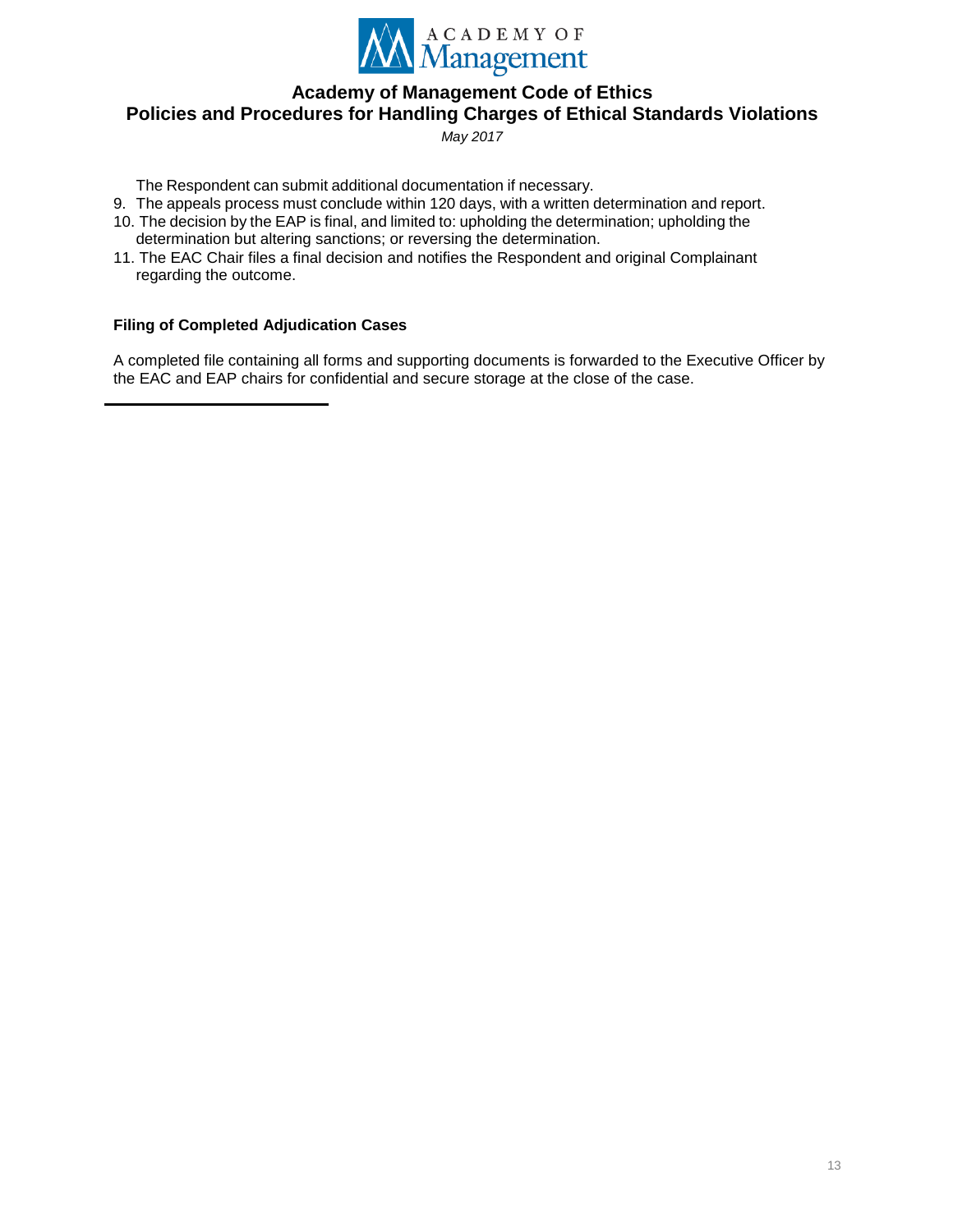

*May 2017*

## **Definition of Terms:**

| Respondent(s):              | The alleged offender(s) of the Ethical Standards of the Code of Ethics                                                                                                                                                                                                                                                                                                                                                                                 |  |
|-----------------------------|--------------------------------------------------------------------------------------------------------------------------------------------------------------------------------------------------------------------------------------------------------------------------------------------------------------------------------------------------------------------------------------------------------------------------------------------------------|--|
| Complainant(s):             | The person(s) alleging that a violation occurred                                                                                                                                                                                                                                                                                                                                                                                                       |  |
| EC:                         | The standing Ethics Committee of the Board of Governors. Charged with<br>overseeing Ethics in the Academy                                                                                                                                                                                                                                                                                                                                              |  |
| EAC:                        | Ethics Adjudication Committee - enforcement body of the Ethical Standards of<br>the Code of Conduct                                                                                                                                                                                                                                                                                                                                                    |  |
| EAP:                        | Ethics Appeals Panel – an appointed panel handling all appeals resulting from a<br>determination of the EAC                                                                                                                                                                                                                                                                                                                                            |  |
| STAFF:                      | Staff Liaison at the Academy of Management Headquarters Office                                                                                                                                                                                                                                                                                                                                                                                         |  |
| EEC:                        | Ethics Education Committee - charged with handling ethics education in the<br><b>AOM</b>                                                                                                                                                                                                                                                                                                                                                               |  |
| Ombuds:                     | Neutral and Impartial first contact for all ethical matters for the Academy.<br>Committee of three (3) Ombuds.                                                                                                                                                                                                                                                                                                                                         |  |
| Code of Ethics:             | An aspirational and enforceable Code reflecting the Academy's stand on ethics in<br>order to encourage members and other individuals to act ethically with integrity<br>and responsibility in their professional lives.                                                                                                                                                                                                                                |  |
| <b>Ethical Standards:</b>   | Enforceable standards of conduct applying to members in official Academy roles<br>and members participating in Academy sponsored activities                                                                                                                                                                                                                                                                                                            |  |
| AOM Activity(ies):          | An AOM activity consists of the following entitlements of membership:<br>Publications, the Annual Meeting, Professional Division and Interest Groups,<br>Placement, AOM org and related electronic services.                                                                                                                                                                                                                                           |  |
| Head of Activity:           | An appointed or elected head of an AOM activity such as an Editor, Division<br>Chair, Director or Committee Chair.                                                                                                                                                                                                                                                                                                                                     |  |
|                             | Ethics Complaint Form: Required form for filing of a formal complaint.                                                                                                                                                                                                                                                                                                                                                                                 |  |
| Ethics Appeals Form:        | Required form for filing of an Appeal by the Respondent                                                                                                                                                                                                                                                                                                                                                                                                |  |
| <b>Final Determination:</b> | The final determination is prepared by the Ethics Adjudication Committee and<br>contains the decision of the committee in regards to the adjudication of the<br>complaint. The final determination includes the decision, any corrective actions<br>and sanctions (if applicable) and further clarification of confidentiality as it applies<br>to the determination. The final determination is subject to Appeal of the decision<br>and/or sanction. |  |
| Sanctions:                  | Penalties imposed by the Ethics Adjudication Committee                                                                                                                                                                                                                                                                                                                                                                                                 |  |
| Appeals:                    | Process by which the Respondent alleges error in the determination and/or<br>sanction by the EAC.                                                                                                                                                                                                                                                                                                                                                      |  |